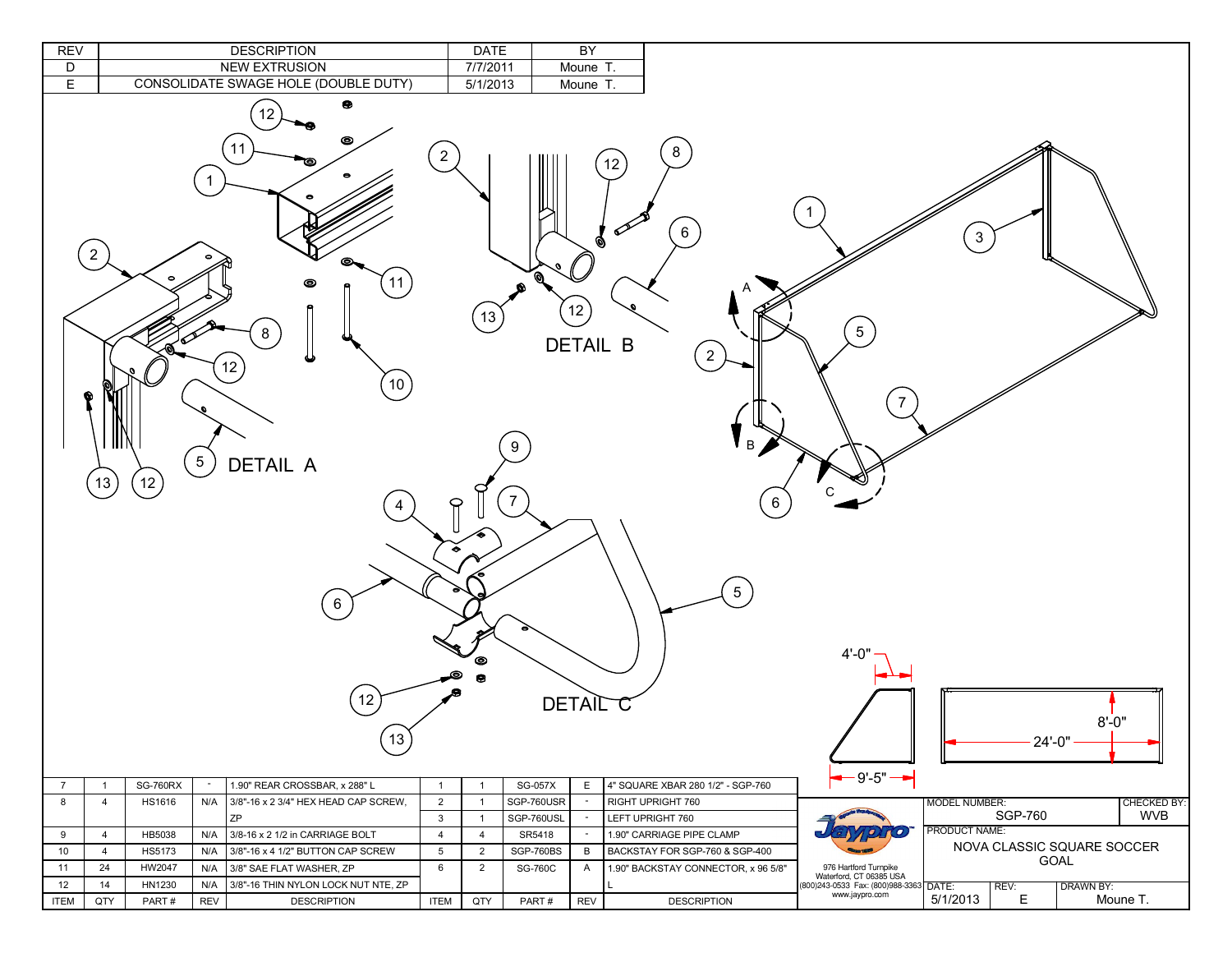## OFFICIAL PORTABLE SOCCER GOAL, SGP-760 OFFICIAL PORTABLE SOCCER GOAL, SGP-760 **JAYPRO SPORTS JAYPRO SPORTS**

## **INSTALLATION AND USE CONSIDERATIONS** INSTALLATION AND USE CONSIDERATIONS

- 1) Portability is an important characteristic of this soccer goal and the design and the this unit be properly anchored for improved stability. If there are any questions please contact Customer Service at  $(800)$  243-0533. Consequently, this goal may tip over under certain load conditions, such as high winds or climbing onto the framework. It is highly recommended that material that have been selected are intended to enhance the feature. **questions please contact Customer Service at (800) 243 this unit be properly anchored for improved stability. If there are any high winds or climbing onto the framework. It is highly recommended that**  Consequently, material that have been selected are intended to enhance the feature. Portability is an important characteristic of this soccer goal and the design and the **this goal may tip over under certain load conditions, such as**
- 2) The size and weight of this portable soccer goal dictates that at least four wheel kit option is used, only two persons are needed to move the goal. it's face. Position one person at each of the four corners and lift carefully. If the **Dersons are required when carrying this unit.** For best results, tip the goal onto wheel kit option is used, only two p it's face. Position one person at each of the four corners and lift carefully. If the **persons are required when carrying this unit.** For best results, tip the goal onto The size and weight of this portable soccer goal dictates that **at least four**  ersons are needed to move the goal.

1/17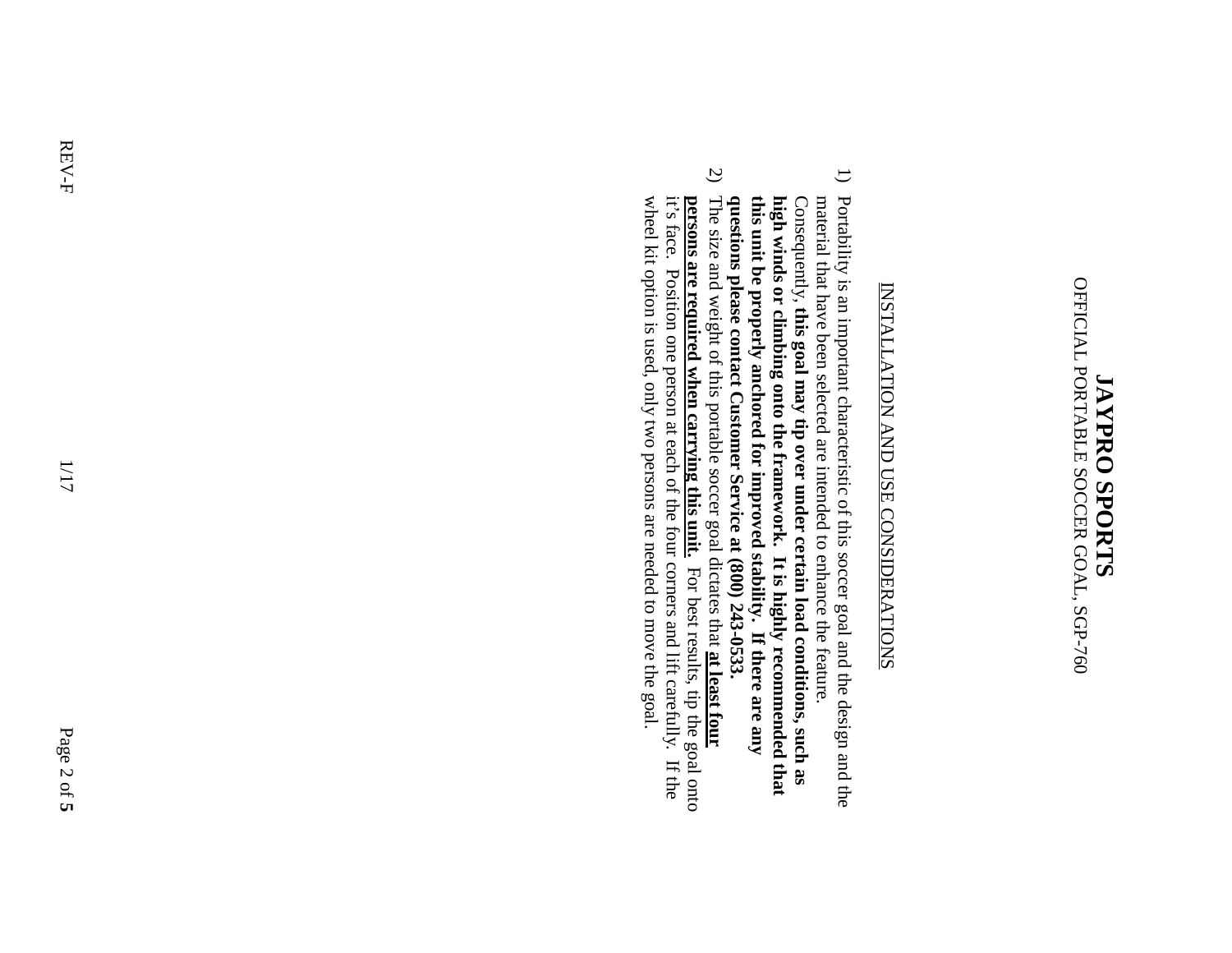## **READ ALL DIRECTIONS CAREFULLY BEFORE BEGINNING THE**<br>READ ALL DIRECTIONS CAREFULLY BEFORE BEGINNING THE **ASSEMBLY. ASSEMBLY. READ ALL DIRECTIONS CAREFULLY BEFORE BEGINNING THE ASSEMBLY I NSTRUCTIONS**

TOOLS REQUIRED: 9/16" Box Wrench or Adjustable Wrench. TOOLS REQUIRED: 9/16" Box Wrench or Adjustable Wrench. 7/32" Allen Wrench 7/32" Allen Wrench 1/2" Box Wrench or Adjustable Wrench. ½" Box Wrench or Adjustable Wrench.



Lay goal components face down in the order they appear on the assembly drawing. This order of construction will make the construction of the goal safe and efficient. Make sure that you have all of the pieces listed on the that you have all of the pieces listed on the assembly instructions. order of construction will make the construction of the goal safe and efficient. Make sure Lay goal components face down in the order they appear on the assembly drawing. This



Slide corners into uprights and crossbars. Attach hardware as shown in assembly drawing. Slide corners into uprights and crossbars. Attach hardware as shown in assembly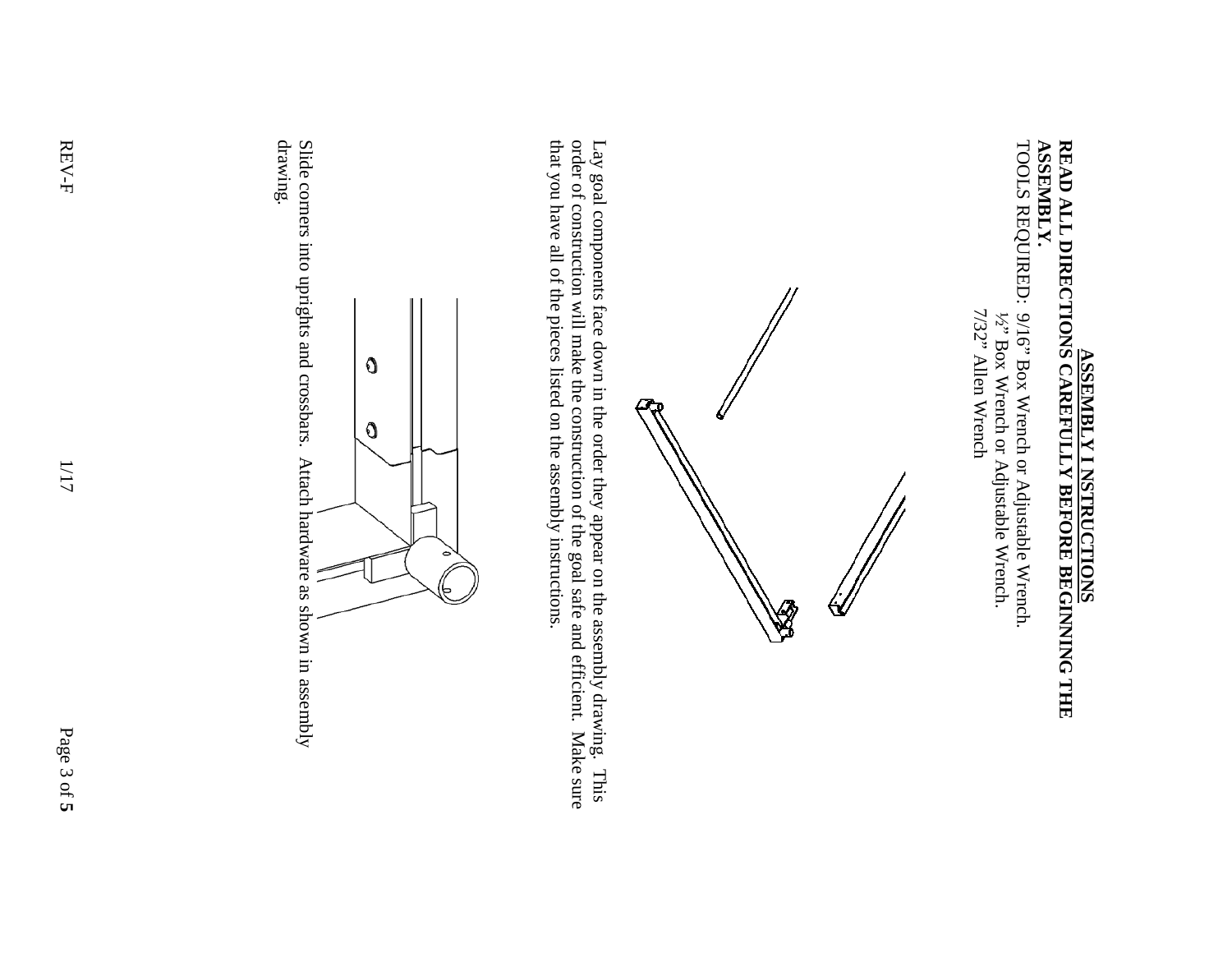

Insert backstays into hubs. Use hardware detailed on assembly instructions. Insert backstays into hubs. Use hardware detailed on assembly instructions.



Attach rear crossbar into tee fittings on backstays. Use hardware detailed on a ssembly using the drawing. Now tighten all hardware. With goal in the face down position attach the net *"Easy Clip"* net attachment system. If the net is installed in this position, there is no need to climb a ladder and attach netting. Once complete, move the goal into the playing position. **Repeat for the other side**.